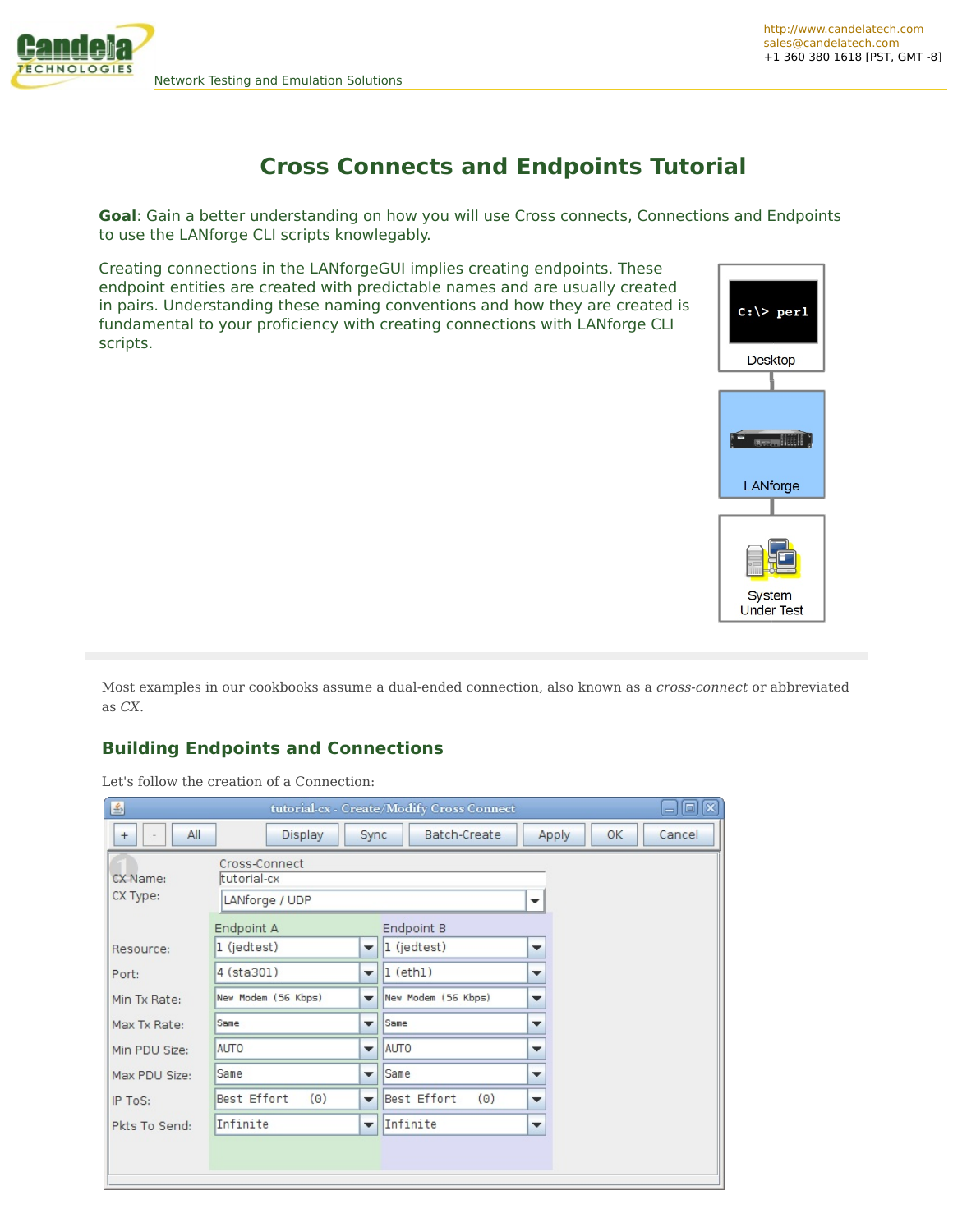Using a terminal on the LANforge machine, we look at the /home/lanforge/DB/DFLT/endps.db file and inspect the commands issued that create that connection:

```
lanforge@jedtest:~/DB/DFLT
x
lanforge@jedtest "/DB/DFLT
> grep 'tutorial[^ ]*' *db
endp.db:add_endp tutorial-cx-A 1 1 sta301 lf_udp -1 N0 56000 0 N0 -1 0 INCREASING N0 32 0 0
endp.db: set_endp_ring tutorial cx in Reprogrammitted stince of the case of the case of the case of the case of the case of the case of the case of the case of the case of the case of the case of the case of the case of th
endp.db: set_endp_flag tutorial-cx-A ReplayLoop 0
endp.db: set_endp_flag tutorial-cx-A EnableTcpNodelay 0
endp.db: set_endp_flag tutorial-cx-A EnableRndSrcIP 0
endp.db: set_endp_flag tutorial-cx-A EnableConcurrentSrcIP 0
endp.db: set_endp_flag tutorial-cx-A EnableLinearSrcIP 0
endp.db: set_endp_flag tutorial-cx-A EnableLinearSrcIPPort 0
endp.db: set_endp_flag tutorial-cx-A QuiesceAfterRange O
endp.db: set_endp_flag tutorial-cx-A QuiesceAfterDuration 0
endp.db: set_endp_tos tutorial-cx-A DONT-SET 0
endp.db:set_script tutorial-cx-A NA NA NONE 'NA' 0 0
endp.db: set_endp_proxy tutorial-cx-A NO
endp.db:rm_thresholds tutorial-cx-A all
endp.db:set_endp_report_timer tutorial-cx-A 5000
endp.db: set_endp_flag tutorial-cx-A ClearPortOnStart 0
endp.db:add_endp tutorial-cx-B 1 1 eth1 lf_udp -1 NO 56000 0 NO -1 0 INCREASING NO 32 0 0
endp.db: set_endp_flag tutorial-cx-B ReplayOverwriteDstMac 0
endp.db: set_endp_details tutorial-cx-B 0 0 4294967295 0 '00 0e 8e 24 1f 5b ' 0 0 0 0 10000 0 NA NA NA 0.0.0.0 0
endp.db: set_endp_quiesce tutorial-cx-B 3
endp.db: set_endp_addr tutorial-cx-B '00 90 0b 29 06 f9 ' AUTO 0 0
endp.db: set_endp_flag tutorial-cx-B ReplayLoop 0
endp.db: set_endp_flag tutorial-cx-B EnableTcpNodelay 0
endp.db: set_endp_flag tutorial-cx-B EnableRndSrcIP 0
endp.db: set_endp_flag tutorial-cx-B EnableConcurrentSrcIP 0
endp.db: set_endp_flag tutorial-cx-B EnableLinearSrcIP 0
endp.db: set_endp_flag tutorial-cx-B EnableLinearSrcIPPort 0
endp.db: set_endp_flag tutorial-cx-B QuiesceAfterRange O
endp.db: set_endp_flag tutorial-cx-B QuiesceAfterDuration 0
endp.db: set_endp_tos tutorial-cx-B DONT-SET 0
endp.db:set_script tutorial-cx-B NA NA NONE 'NA' 0 0
endp.db: set_endp_proxy tutorial-cx-B NO
endp.db:rm_thresholds tutorial-cx-B all
endp.db:set_endp_report_timer tutorial-cx-B 5000
endp.db: set_endp_flag tutorial-cx-B ClearPortOnStart 0
tst_mgr.db:add_cx          tutorial-cx          default_tm          tutorial-cx-A tutorial-cx-B
tst_mgr.db:set_cx_report_timer default_tm tutorial-cx 5000 cxonly
lanforge@jedtest "/DB/DFLT
>
```
That's a lot of commands. We will point out what is particularly necessary when using our Perl scripts.

### **Endpoints and Connections Naming Convention**

The connection we created above is named **tutorial-cx**. Two endpoints also have names, tutorial-cx**-A** and tutorial-cx**-B**. The A-side of a connection is always managed. A B-side endpoint may be unmanaged. When you write CLI scripts that create connections, name your endpoints using a similar convention.

## **Endpoints are Created First**

We can use the lf firemod.pl script to create endpoints and a cross connect in this order:

```
$ ./lf_firemod.pl --action create_endp --endp_name tutorial2-cx-A \
      --speed 256000 --endp type lf tcp --port name sta301
$ ./lf_firemod.pl --action create_endp --endp_name tutorial2-cx-B \
      --speed 256000 --endp_type lf_tcp --port_name eth1
$ ./lf_firemod.pl --action create_cx --cx_name tutorial2-cx \
     --cx_endps tutorial2-cx-A,tutorial2-cx-B
```
We can see the results of those script commands in our **Layer-3** and **L3 Endps** tabs: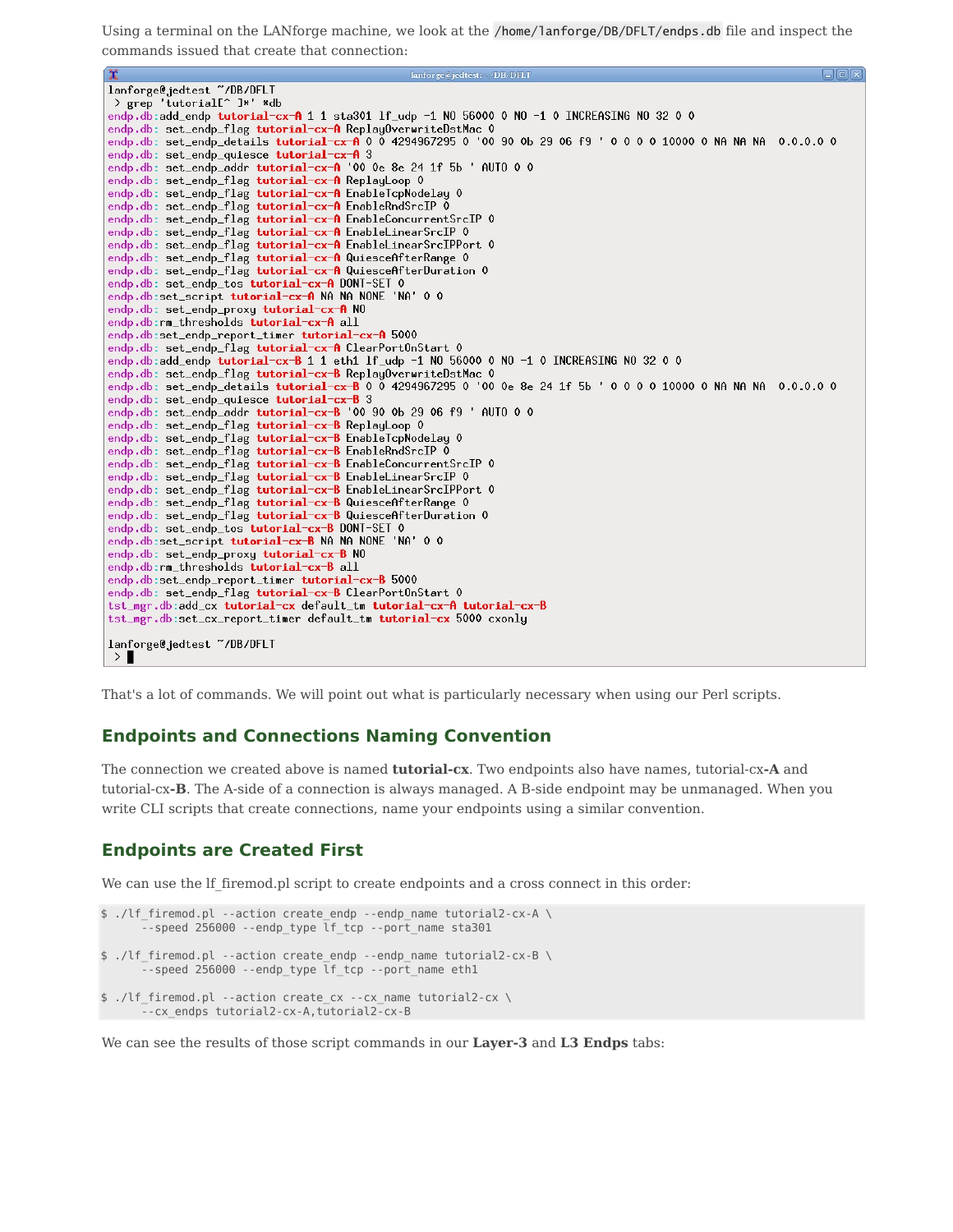| 图                                                                                                                                                     | $\Box$ e $\boxtimes$<br>LANforge Manager Version(5.3.3)       |                     |                           |                    |                    |            |                           |                           |                     |                |                            |                                  |                           |                          |
|-------------------------------------------------------------------------------------------------------------------------------------------------------|---------------------------------------------------------------|---------------------|---------------------------|--------------------|--------------------|------------|---------------------------|---------------------------|---------------------|----------------|----------------------------|----------------------------------|---------------------------|--------------------------|
| Control Reporting Tear-Off Info Plugins                                                                                                               |                                                               |                     |                           |                    |                    |            |                           |                           |                     |                |                            |                                  |                           |                          |
|                                                                                                                                                       |                                                               |                     |                           |                    |                    |            | Stop All                  |                           | Restart Manager     |                |                            | Refresh                          |                           | <b>HELP</b>              |
|                                                                                                                                                       |                                                               |                     |                           |                    |                    |            |                           |                           |                     |                |                            |                                  |                           |                          |
| <b>Test Group</b><br>Resource Mgr<br>Event Log<br>Alerts<br>Layer-4<br><b>Test Mgr</b><br>Port Mgr<br>Messages                                        |                                                               |                     |                           |                    |                    |            |                           |                           |                     |                |                            |                                  |                           |                          |
| L3 Endps<br>File-IO<br><b>Status</b><br>Layer-3<br>Armageddon<br>WanLinks<br>Attenuators                                                              |                                                               |                     |                           |                    |                    |            |                           |                           |                     |                |                            |                                  |                           |                          |
| Quiesce<br>Select All<br>Start<br>Stop<br>Clear<br>default (5 s)<br>Test Manager all<br>$\blacktriangledown$<br>Rpt Timer:<br>$\blacktriangledown$ Go |                                                               |                     |                           |                    |                    |            |                           |                           |                     |                |                            |                                  |                           |                          |
| View                                                                                                                                                  | $0 - 200$<br>Display<br>Create<br>Modify<br>Delete<br>Go<br>▼ |                     |                           |                    |                    |            |                           |                           |                     |                |                            |                                  |                           |                          |
| Cross Connects for Selected Test Manager                                                                                                              |                                                               |                     |                           |                    |                    |            |                           |                           |                     |                |                            |                                  |                           |                          |
|                                                                                                                                                       |                                                               |                     |                           |                    |                    |            |                           |                           |                     |                |                            |                                  |                           |                          |
| Name                                                                                                                                                  |                                                               | Type                | State                     |                    | Pkt Rx A           | Pkt Rx B   | <b>Bps Rx A</b>           |                           |                     | Bps Rx B       |                            | Rx Drop % A Rx Drop % B Drop Pkt |                           |                          |
| cx-sta300                                                                                                                                             |                                                               | LF/UDP Run          |                           |                    | 33,823,148         | 33,802,288 |                           | 767,489                   |                     | 767,016        | 0.066                      |                                  | 0.113                     | 22,4                     |
| tutorial-cx                                                                                                                                           |                                                               | LF/UDP Stopped      |                           |                    | $\circ$            |            | $\circ$                   | $\overline{0}$            |                     | $\circ$        |                            | $\mathbf{0}$                     | $\overline{0}$            |                          |
| tutorial2-cx                                                                                                                                          |                                                               | LF/TCP Stopped      |                           |                    | $\overline{0}$     |            | $\overline{0}$            | $\overline{0}$            |                     | $\overline{0}$ |                            | $\overline{0}$                   | 0                         |                          |
| $\left  \cdot \right $                                                                                                                                |                                                               |                     |                           |                    | $\mathbb{I}$       |            |                           |                           |                     |                |                            |                                  |                           | $\blacktriangleright$    |
|                                                                                                                                                       |                                                               |                     |                           |                    |                    |            |                           |                           |                     |                |                            |                                  |                           |                          |
| Logged in to: 192.168.100.26:4002 as: Admin                                                                                                           |                                                               |                     |                           |                    |                    |            |                           |                           |                     |                |                            |                                  |                           |                          |
| 區                                                                                                                                                     |                                                               |                     |                           |                    |                    |            | <b>L3 Endps</b>           |                           |                     |                |                            |                                  |                           | $ \boxed{\Box}$ $\times$ |
| <b>HELP</b><br>Stop All<br>Refresh<br>Restart Manager                                                                                                 |                                                               |                     |                           |                    |                    |            |                           |                           |                     |                |                            |                                  |                           |                          |
|                                                                                                                                                       |                                                               |                     |                           |                    |                    |            |                           |                           |                     |                |                            |                                  |                           |                          |
| Min PDU Size AUTO                                                                                                                                     |                                                               |                     | $\blacktriangledown$      | Go                 | Max PDU Size Same  |            |                           | Go<br>▼                   |                     | Start          | Stop                       | Quiesce                          | Clear                     |                          |
| MIN Tx Rate                                                                                                                                           |                                                               | New Modem (56 Kbps) | ▼                         | Go                 | <b>MAX Tx Rate</b> | Same       |                           | ۰<br>Go                   |                     |                |                            |                                  |                           |                          |
| View                                                                                                                                                  | $0 - 400$                                                     |                     | ▼                         | Go                 |                    |            |                           |                           | Display             | Create         | Modify                     | <b>Batch Modify</b>              |                           | Delete                   |
|                                                                                                                                                       |                                                               |                     |                           |                    |                    |            |                           |                           |                     |                |                            |                                  |                           |                          |
| All Endpoints                                                                                                                                         |                                                               |                     |                           |                    |                    |            |                           |                           |                     |                |                            |                                  |                           |                          |
| Name                                                                                                                                                  |                                                               | <b>EID</b>          |                           | Run Mng            | Script             |            | Tx Rate                   | <b>Tx Rate</b><br>(1 min) |                     | Tx Rate LL     |                            | <b>Rx Rate</b>                   | <b>Rx Rate</b><br>(1 min) |                          |
| cx-sta300-A                                                                                                                                           |                                                               | 1.1.2.1             | $\boldsymbol{\mathsf{v}}$ | $\boldsymbol{\nu}$ | None               |            | 767,881                   |                           | 768,102             |                | 793,626                    | 767,489                          |                           | 767,905                  |
| cx-sta300-B                                                                                                                                           |                                                               | 1.1.1.2             | $\boldsymbol{\nu}$        | $\boldsymbol{\nu}$ | None               |            | 767,999                   |                           | 768,124             |                | 791,578                    | 767,016                          |                           | 768,124                  |
| tutorial-cx-A                                                                                                                                         |                                                               | 1.1.4.3             |                           | $\boldsymbol{\nu}$ | None               |            | $\circ$<br>$\overline{0}$ |                           | 0<br>$\overline{0}$ |                | $\Omega$<br>$\overline{0}$ | 0<br>$\overline{0}$              |                           | C                        |
| tutorial-cx-B<br>tutorial2-cx-A                                                                                                                       |                                                               | 1.1.1.4<br>1.1.4.5  |                           | $\mathbf{v}$<br>V  | None<br>None       |            | $\overline{0}$            |                           | $\overline{0}$      |                | $\Omega$                   | $\overline{0}$                   |                           | C                        |
| tutorial2-cx-B                                                                                                                                        |                                                               | 1.1.1.6             |                           | V                  | None               |            | $\overline{0}$            |                           | $\overline{0}$      |                | $\overline{0}$             | $\overline{0}$                   |                           |                          |
| $\blacksquare$<br>Þ.<br>$\blacksquare$                                                                                                                |                                                               |                     |                           |                    |                    |            |                           |                           |                     |                |                            |                                  |                           |                          |
|                                                                                                                                                       |                                                               |                     |                           |                    |                    |            |                           |                           |                     |                |                            |                                  |                           |                          |
| I Multiple Windows can be displayed using the Tear Offs menu.                                                                                         |                                                               |                     |                           |                    |                    |            |                           |                           |                     |                |                            |                                  |                           |                          |

**i** Clicking on the Layer-3 connection automatically highlights the two endpoints.

### **Starting and Stopping: Connections have State**

When a connection is first created, it is STOPPED. When you start it, it becomes RUNNING. When you set a connection to STOPPED, both endpoints immediately stop sending and recieving. That can have a consequence of leaving unacknowledged packets in flight. The safest way is to QUIECE the connection, which first stops the endpoints transmitting, waits a short time, and then stops the endpoints from recieving.

### **When there is just one Endpoint**

Normally, if you see one endpoint, it should only be a multicast endpoint. A single endpoint can be seen in these situations:

- You have paused between creating the first and second endpoint for a connection. Continue working.
- Created by a script mistakenly, through a typo or other misconfiguration
- Left over from an interrupted script that deleted the cross-connect and one of two endpoints

A single endpoint is not an illegal entity, but lonely endpoints can add confusion. If you find endpoints that do not match any existing connections, we suggest deleting them.

A Cross-Connect can be *one-sided*, that is, have one *unmanaged* endpoint. The A side endpoint is a LANforge managed port transmitting to another device that's not a LANforge machine. Some connection types create this style of endpoint pairs, like **File-endpoints** and **Layer-4 connections**.